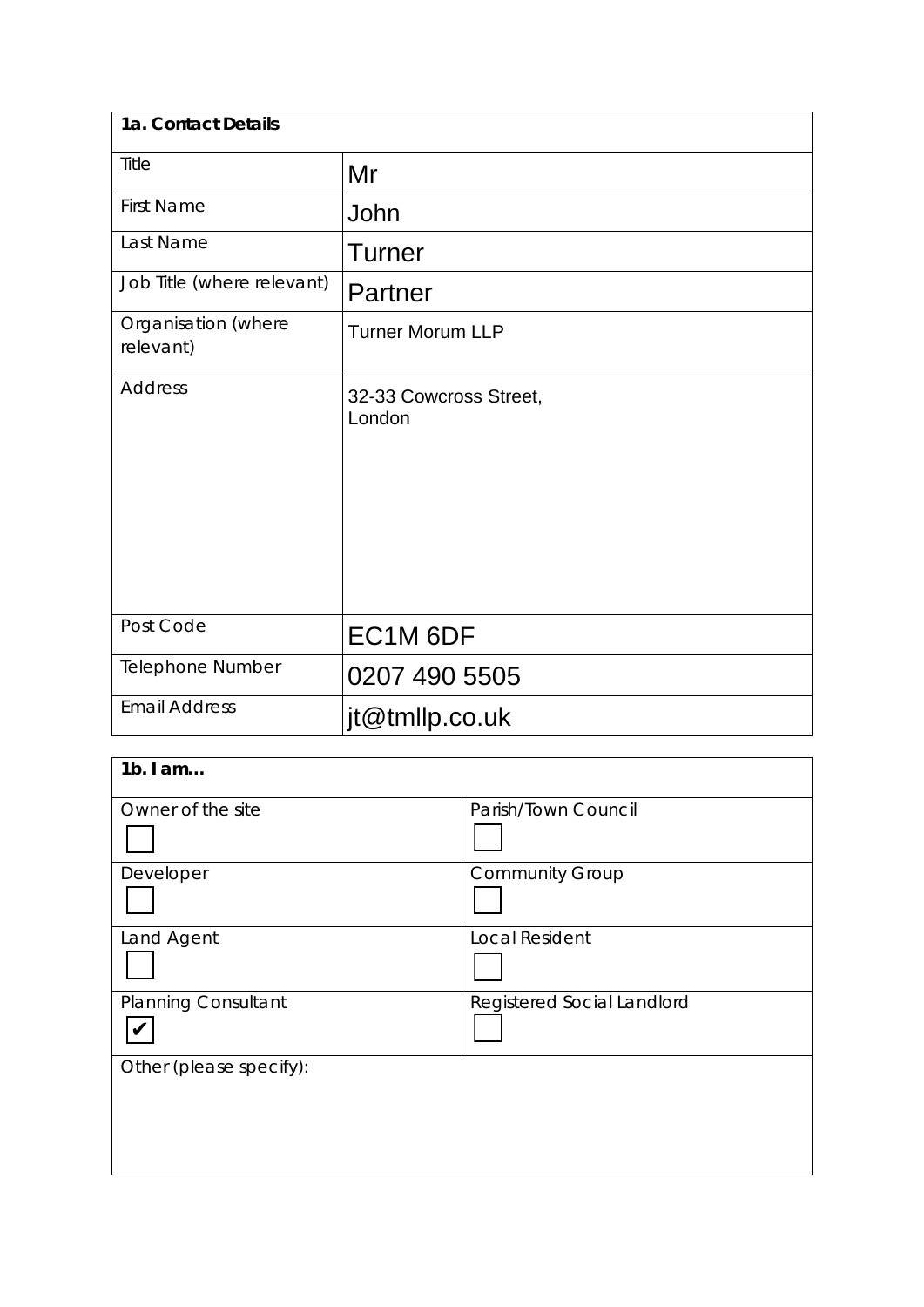| 1c. Client/Landowner Details (if different from question 1a) |  |  |
|--------------------------------------------------------------|--|--|
| Title                                                        |  |  |
| <b>First Name</b>                                            |  |  |
| Last Name                                                    |  |  |
| Job Title (where relevant)                                   |  |  |
| Organisation (where                                          |  |  |
| relevant)                                                    |  |  |
| <b>Address</b>                                               |  |  |
|                                                              |  |  |
|                                                              |  |  |
|                                                              |  |  |
|                                                              |  |  |
|                                                              |  |  |
| Post Code                                                    |  |  |
| Telephone Number                                             |  |  |
| <b>Email Address</b>                                         |  |  |

| 2. Site Details                                                                                                                                                                                                |                                                                                                                   |
|----------------------------------------------------------------------------------------------------------------------------------------------------------------------------------------------------------------|-------------------------------------------------------------------------------------------------------------------|
| Site location / address and post<br>code<br>(please include as an attachment<br>to this response form a location<br>plan of the site on an scaled OS<br>base with the boundaries of the<br>site clearly shown) | Land west of Nelson Road and East of Station<br>Road, Diss -edged red on the attached<br>Ordnance Survey extract. |
| Grid reference (if known)                                                                                                                                                                                      |                                                                                                                   |
| Site area (hectares)                                                                                                                                                                                           | Circa 0.936 ha (2.313 acres)                                                                                      |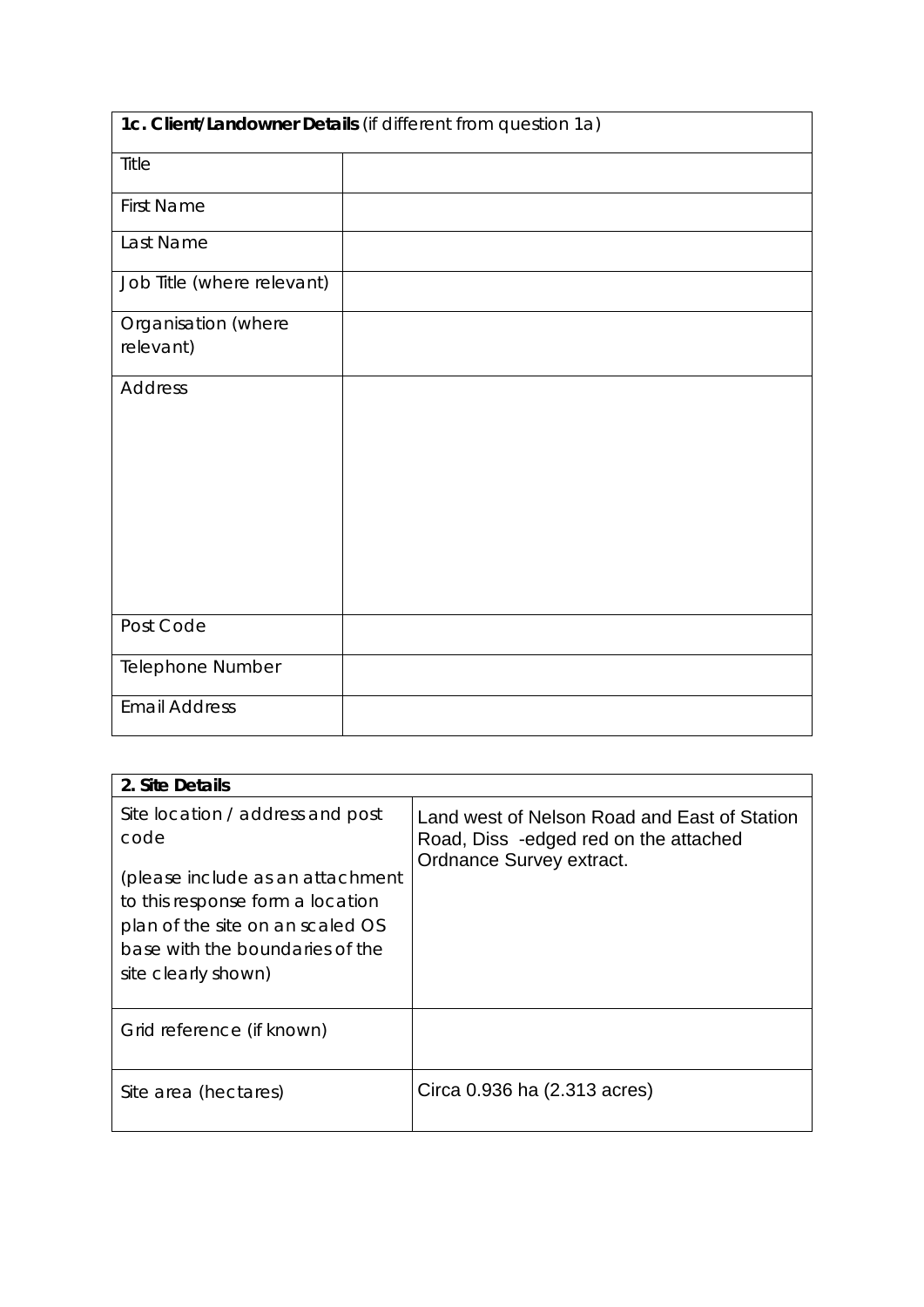| <b>Site Ownership</b>                                                                                                                                          |                                                                                     |                 |                                                        |    |
|----------------------------------------------------------------------------------------------------------------------------------------------------------------|-------------------------------------------------------------------------------------|-----------------|--------------------------------------------------------|----|
| 3a. I (or my client)                                                                                                                                           |                                                                                     |                 |                                                        |    |
| Is the sole owner of the<br>site                                                                                                                               | Is a part owner of the site                                                         | site whatsoever | Do/Does not own (or hold<br>any legal interest in) the |    |
|                                                                                                                                                                |                                                                                     |                 |                                                        |    |
| 3b. Please provide the name, address and contact details of the site's<br>landowner(s) and attach copies of all relevant title plans and deeds (if available). |                                                                                     |                 |                                                        |    |
| 3c. If the site is in multiple<br>landownerships do all                                                                                                        | Yes                                                                                 |                 | <b>No</b>                                              |    |
| landowners support your<br>proposal for the site?                                                                                                              |                                                                                     |                 |                                                        |    |
| of the sites owners support your proposals for the site.                                                                                                       | 3d. If you answered no to the above question please provide details of why not all  |                 |                                                        |    |
| <b>Current and Historic Land Uses</b>                                                                                                                          |                                                                                     |                 |                                                        |    |
| employment, unused/vacant etc.)                                                                                                                                | 4a. Current Land Use (Please describe the site's current land use e.g. agriculture, |                 |                                                        |    |
| Unused / vacant land.                                                                                                                                          |                                                                                     |                 |                                                        |    |
| Employment (1107a, A0008 & Z1221).                                                                                                                             | Currently identified in the South Norfolk Local Plan (2012) as a Preferred Site for |                 |                                                        |    |
| 4b. Has the site been previously<br>developed?                                                                                                                 |                                                                                     |                 | Yes                                                    | No |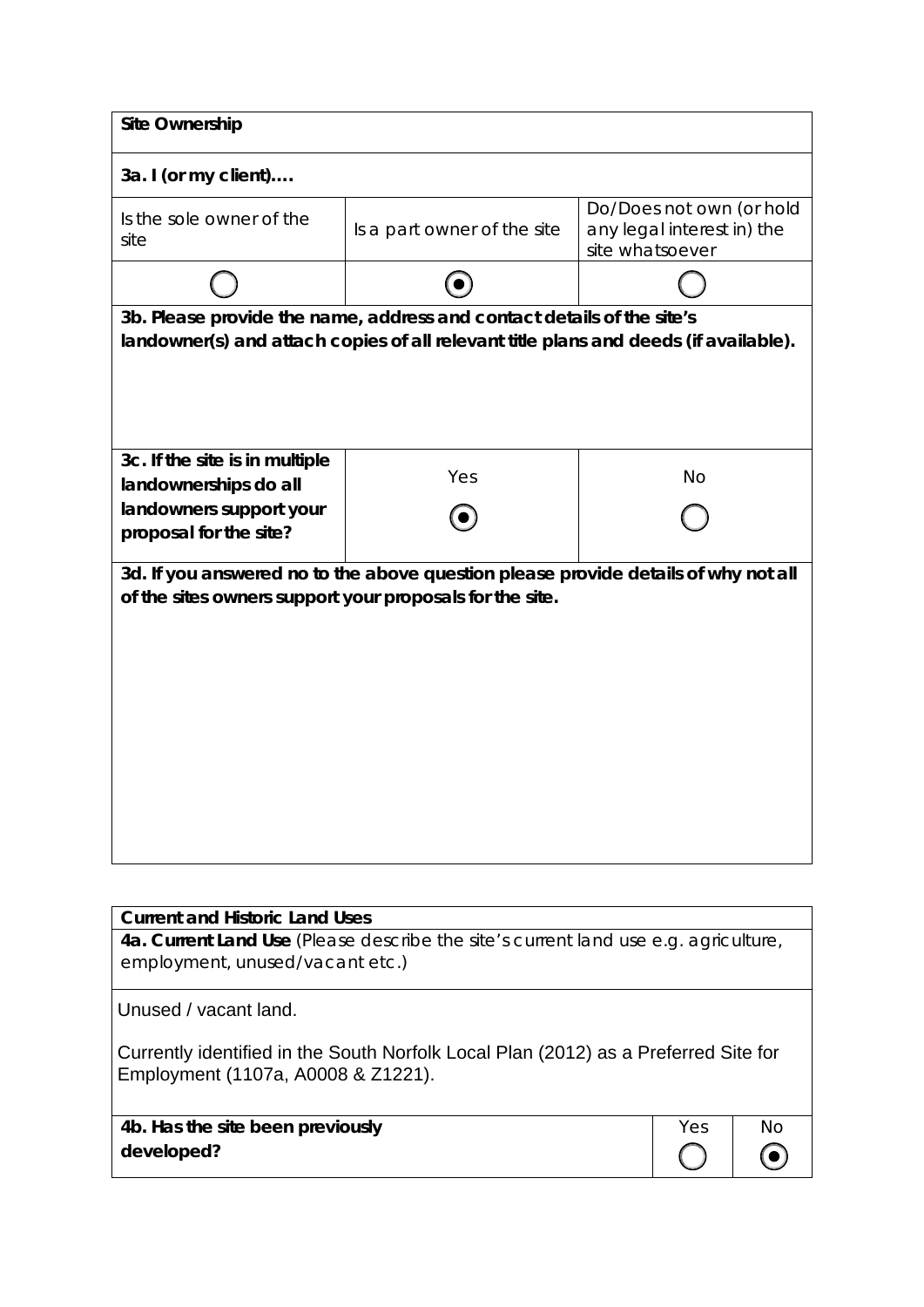**4c. Describe any previous uses of the site.** (please provide details of any relevant historic planning applications, including application numbers if known)

This small irregular shaped parcel of land is the last remaining part of a single ownership formerly known as Sawmills Farm. Other parcels within that ownership have already been developed for housing (see abutting roads Ensign Way and Viscount Close) and for various employment uses (including what now comprises the Simonds Bus garage, the John Doe showroom and the Glazing Vision Warehouse) .

### **Proposed Future Uses**

**5a. Please provide a short description of the development or land use you proposed** (if you are proposing a site to be designated as local green space please go directly to question 6)

The land is considered to be suitable for residential land use.

#### **5b. Which of the following use or uses are you proposing?**

| Market Housing                | <b>Business &amp; offices</b> | Recreation & Leisure     |
|-------------------------------|-------------------------------|--------------------------|
| Affordable Housing            | General industrial            | <b>Community Use</b>     |
| <b>Residential Care Homer</b> | Storage & distribution        | <b>Public Open Space</b> |
| Gypsy & Traveller<br>Pitches  | Tourism                       | Other (Please Specify)   |

**5c. Please provide further details of your proposal, including details on number of houses and proposed floorspace of commercial buildings etc.** 

The Red edged area in total extends to c.0.936 ha (2.3 acres) and could depending upon how much of the land area was identified and the density of development - accommodate up to c. 40/60 dwellings.

**5d. Please describe any benefits to the Local Area that the development of the site could provide.**

Development of the site would prevent further nuisance to nearby residents from **Travellers** 

and make a useful contribution to Housing Land Supply in a highly sustainable location very close to Diss railway station.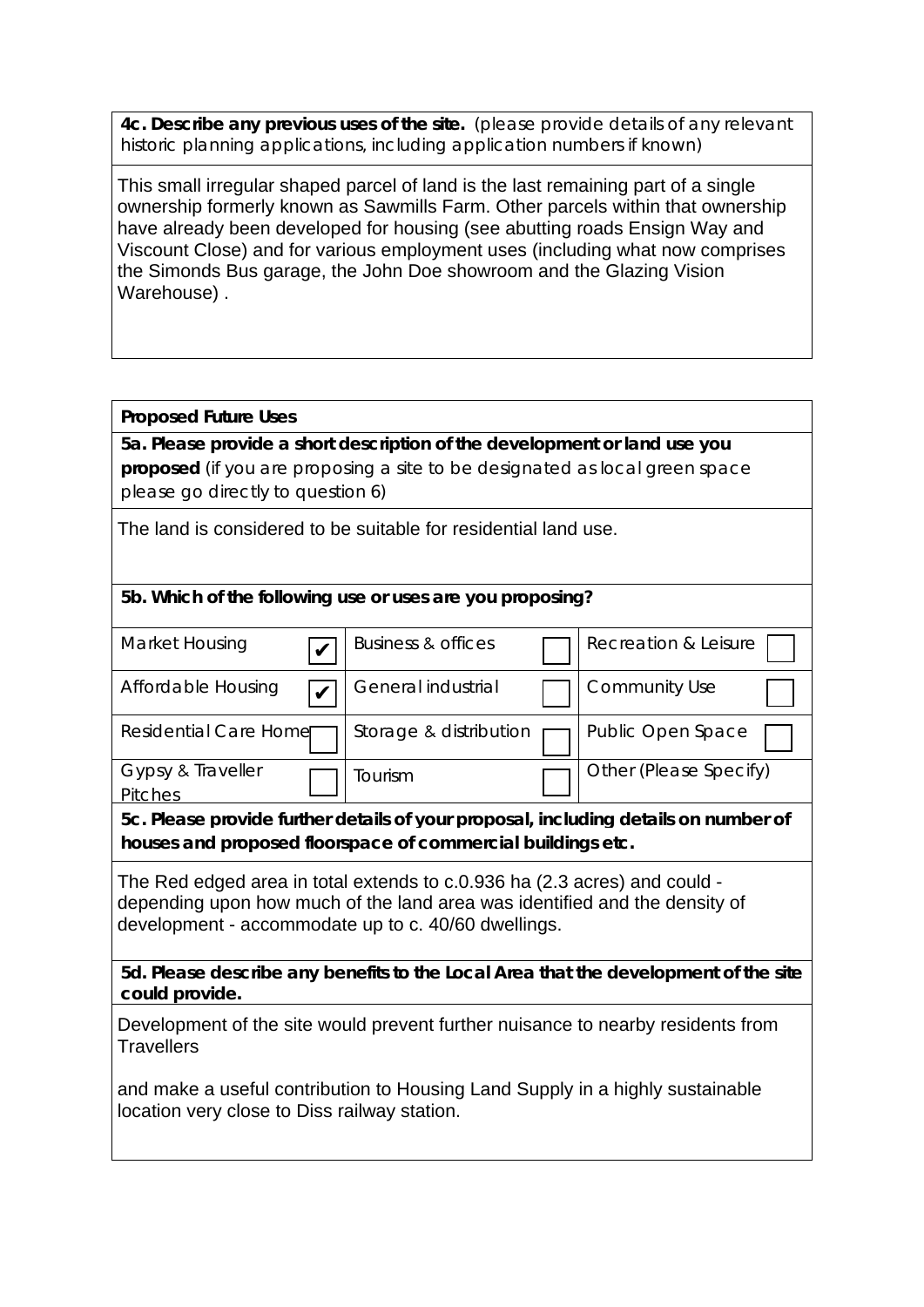#### **Local Green Space**

If you are proposed a site to be designated as Local Green Space please complete the following questions. These questions do not need to be completed if you are not proposing a site as Local Green Space. Please consult the guidance notes for an explanation of Local Green Space Designations.

**6a.Which community would the site serve and how would the designation of the site benefit that community.** 

----

**6b. Please describe why you consider the site to be of particular local significance e.g. recreational value, tranquillity or richness in wildlife.**

----

#### **Site Features and Constraints**

Are there any features of the site or limitations that may constrain development on this site (please give details)?

**7a. Site Access:** Is there a current means of access to the site from the public highway, does this access need to be improved before development can take place and are there any public rights of way that cross or adjoin the site?

The site can currently be accessed by vehicles from Nelson Road and by pedestrians from Prince Regent Way (off the Victoria Road).

**7b. Topography:** Are there any slopes or significant changes of in levels that could affect the development of the site?

No

**7c. Ground Conditions:** Are ground conditions on the site stable? Are there potential ground contamination issues?

The ground conditions are stable. There are no anticipated contamination issues.

**7d. Flood Risk:** Is the site liable to river, ground water or surface water flooding and if so what is the nature, source and frequency of the flooding?

The site is not prone to flooding.

**7e. Legal Issues:** Is there land in third party ownership, or access rights, which must be acquired to develop the site, do any restrictive covenants exist, are there any existing tenancies?

Part of the site is not owned by my client but the owners of that land are supportive of residential development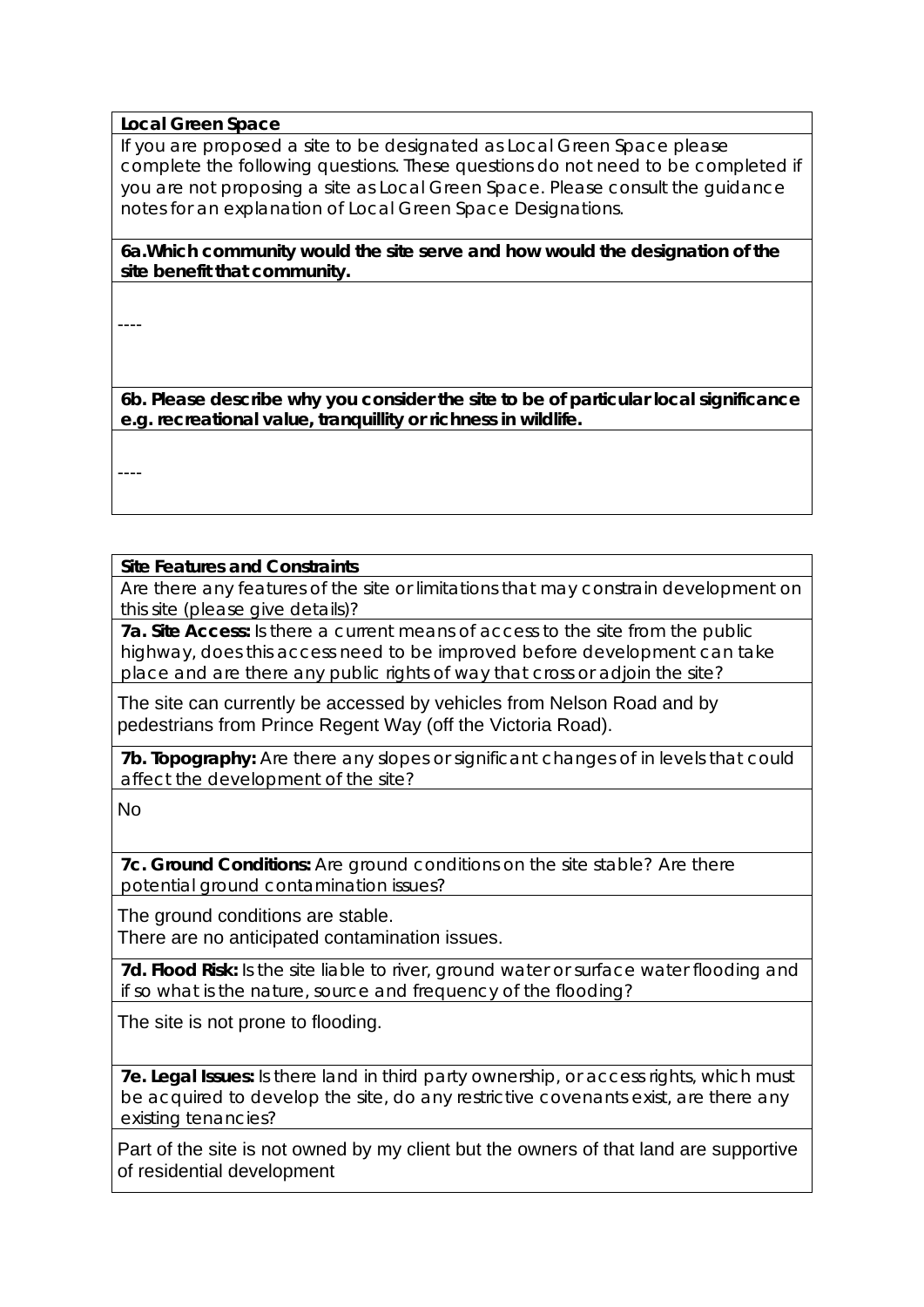**7f. Environmental Issues:** Is the site located next to a watercourse or mature woodland, are there any significant trees or hedgerows crossing or bordering the site are there any known features of ecological or geological importance on or adjacent to the site?

A drain runs east to west across (beneath) the land immediately south of the red edged land. Trees / Vegetation / Hedgerows on the Western boundary would be retained (at least in part) for ecological reasons.

**7g. Heritage Issues:** Are there any listed buildings, Conservation Areas, Historic Parklands or Schedules Monuments on the site or nearby? If so, how might the site's development affect them?

n/a

**7h. Neighbouring Uses:** What are the neighbouring uses and will either the proposed use or neighbouring uses have any implications?

Primarily residential but also Railway Station, and Employment uses Proposed residential use unlikely to have any implications

**7i. Existing uses and Buildings:** are there any existing buildings or uses that need to be relocated before the site can be developed.

No

**7j. Other**: (please specify):

n/a

| <b>Utilities</b>                                                                      |
|---------------------------------------------------------------------------------------|
| 8a. Which of the following are likely to be readily available to service the site and |
| enable its development? Please provide details where possible.                        |

|                           | Yes         | <b>No</b> | Unsure |  |
|---------------------------|-------------|-----------|--------|--|
| Mains water supply        |             |           |        |  |
| Mains sewerage            | $(\bullet)$ |           |        |  |
| Electricity supply        | (●)         |           |        |  |
| Gas supply                | $\bullet$   |           |        |  |
| Public highway            |             |           |        |  |
| <b>Broadband internet</b> |             |           |        |  |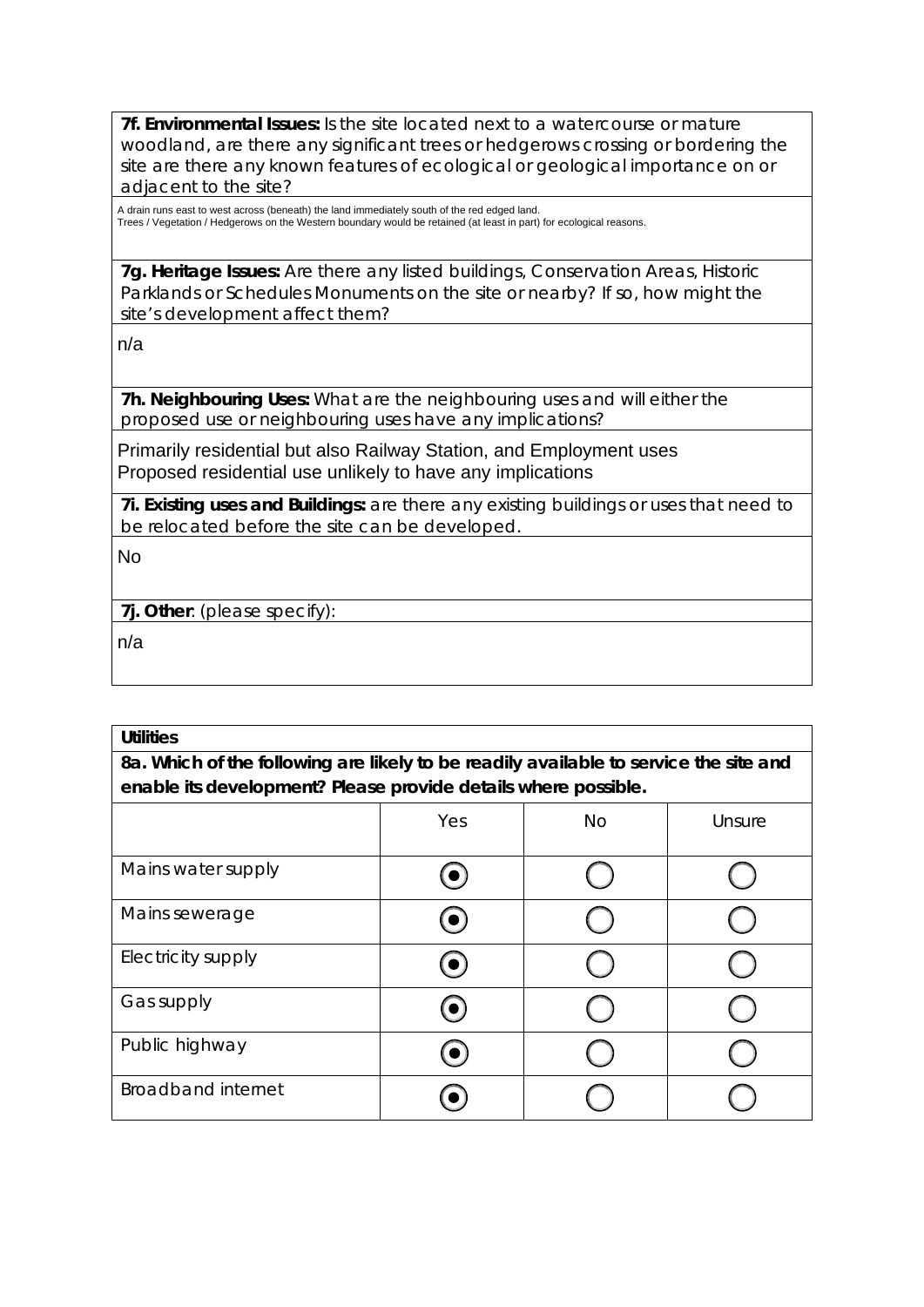| Other (please specify): |                                                                                     |
|-------------------------|-------------------------------------------------------------------------------------|
|                         | 8b. Please provide any further information on the utilities available on the site:  |
| to / east of the site.  | All services are available from recent residential development immediately adjacent |

#### **Availability**

**9a. Please indicate when the site could be made available for the land use or development proposed.**

 $\odot$ 

 $\overline{O}\left|\overline{O}\right|\overline{O}$ 

Immediately

1 to 5 years (by April 2021)

5 - 10 years (between April 2021 and 2026)

10 – 15 years (between April 2026 and 2031)

15 - 20 years (between April 2031 and 2036)

**9b. Please give reasons for the answer given above.**

The land is vacant and "in hand".

#### **Market Interest**

**10. Please choose the most appropriate category below to indicate what level of market interest there is/has been in the site. Please include relevant dates in the comments section.**

|                           | Yes | <b>Comments</b> |
|---------------------------|-----|-----------------|
|                           |     |                 |
| Site is owned by a        |     |                 |
| developer/promoter        |     |                 |
| Site is under option to a |     |                 |
| developer/promoter        |     |                 |
| Enquiries received        |     |                 |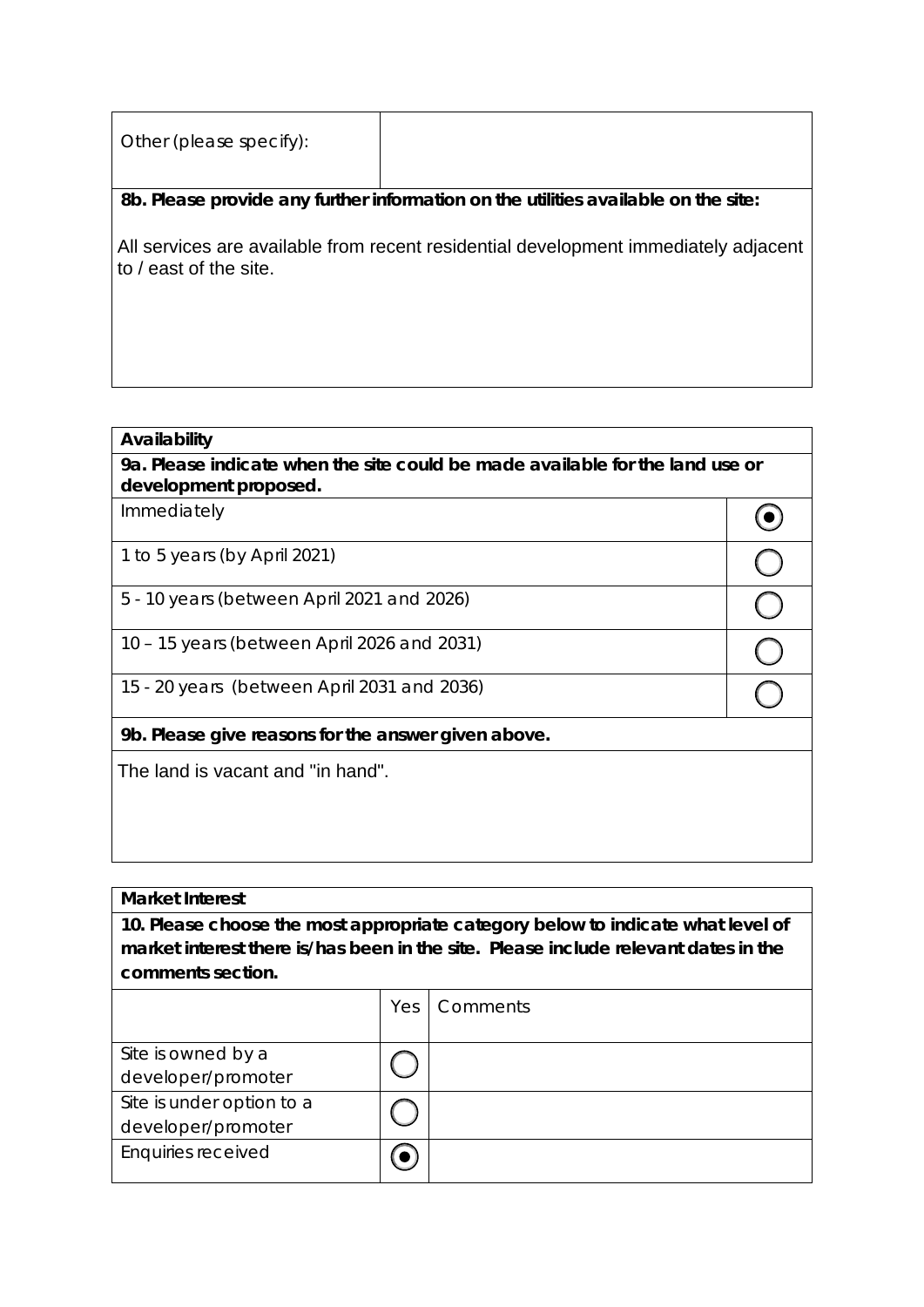| Site is being marketed |  |
|------------------------|--|
| None                   |  |
| Not known              |  |

| <b>Delivery</b>                                                                                                  |  |  |
|------------------------------------------------------------------------------------------------------------------|--|--|
| 11a. Please indicate when you anticipate the proposed development could be<br>begun.                             |  |  |
| Up to 5 years (by April 2021)                                                                                    |  |  |
| 5 - 10 years (between April 2021 and 2026)                                                                       |  |  |
| 10 - 15 years (between April 2026 and 2031)                                                                      |  |  |
| 15 - 20 years (between April 2031 and 2036)                                                                      |  |  |
| 11b. Once started, how many years do you think it would take to complete the<br>proposed development (if known)? |  |  |
| 1 to 3 years - depending upon eventual site capacity.                                                            |  |  |
|                                                                                                                  |  |  |
|                                                                                                                  |  |  |

| Viability                                                                                                                                                                                                                                                                                                                                                                                                                              |     |     |        |  |
|----------------------------------------------------------------------------------------------------------------------------------------------------------------------------------------------------------------------------------------------------------------------------------------------------------------------------------------------------------------------------------------------------------------------------------------|-----|-----|--------|--|
| 12a. You acknowledge that there are likely to be policy requirements<br>and Community Infrastructure Levy (CIL) costs to be met which will be in<br>addition to the other development costs of the site (depending on the<br>type and scale of land use proposed). These requirements are likely to<br>include but are not limited to: Affordable Housing; Sports Pitches &<br>Children's Play Space and Community Infrastructure Levy |     |     |        |  |
|                                                                                                                                                                                                                                                                                                                                                                                                                                        | Yes | No. | Unsure |  |
| 12b. Do you know if there are there any abnormal<br>costs that could affect the viability of the site e.g.<br>infrastructure, demolition or ground conditions?                                                                                                                                                                                                                                                                         |     |     |        |  |
| 12c. If there are abnormal costs associated with the site please provide details:<br>n/a                                                                                                                                                                                                                                                                                                                                               |     |     |        |  |
| 12d. Do you consider that the site is currently viable<br>for its proposed use taking into account any and all<br>current planning policy and CIL considerations and<br>other abnormal development costs associated with<br>the site?                                                                                                                                                                                                  |     |     |        |  |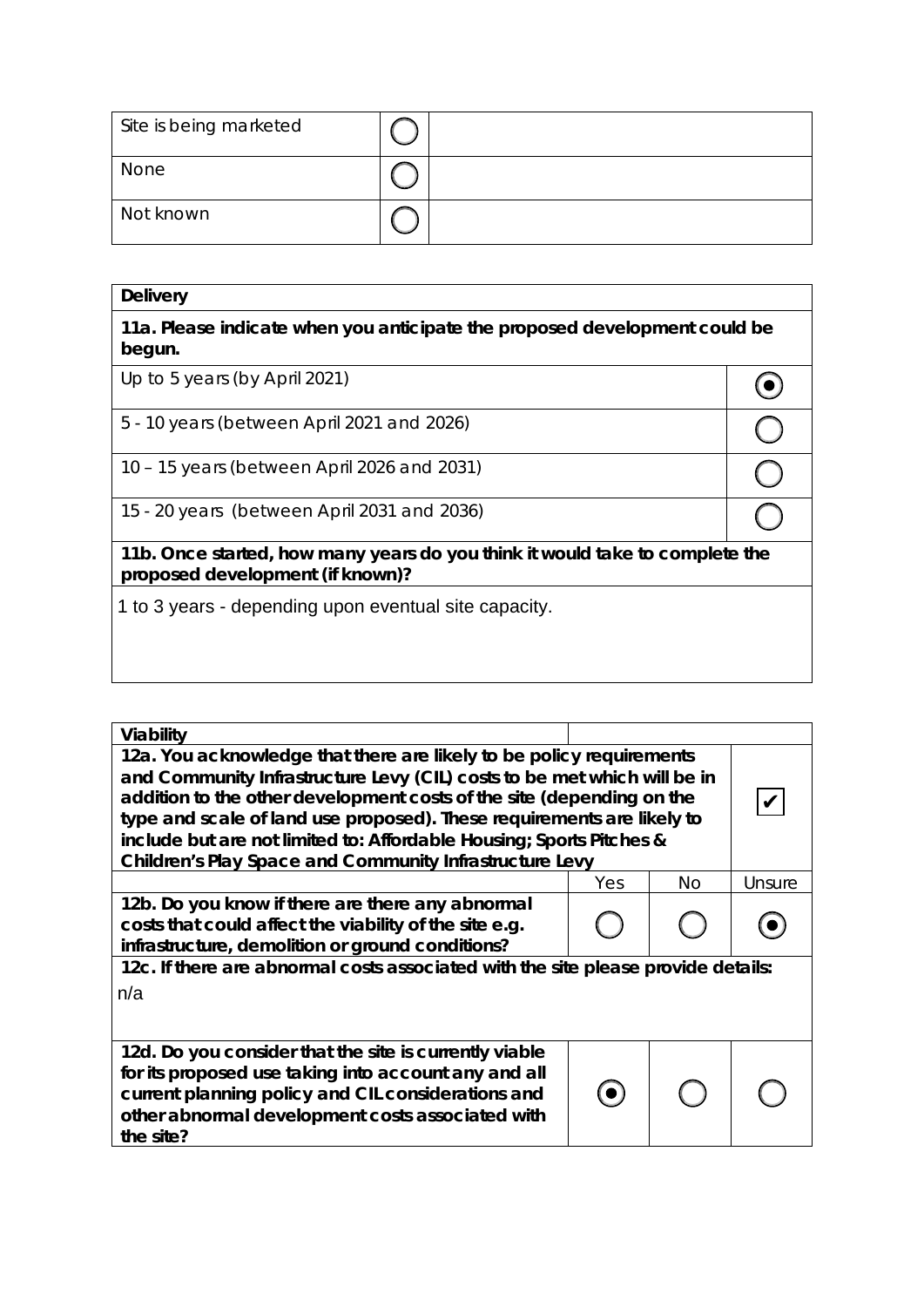**12e. Please attach any viability assessment or development appraisal you have undertaken for the site, or any other evidence you consider helps demonstrate the viability of the site.** 

n/a

**Other Relevant Information**

**13. Please use the space below to for additional information or further explanations on any of the topics covered in this form**

It is understood that the landowner of the land not edged blue would be happy to work together with Mission Road Developments to deliver a residential development.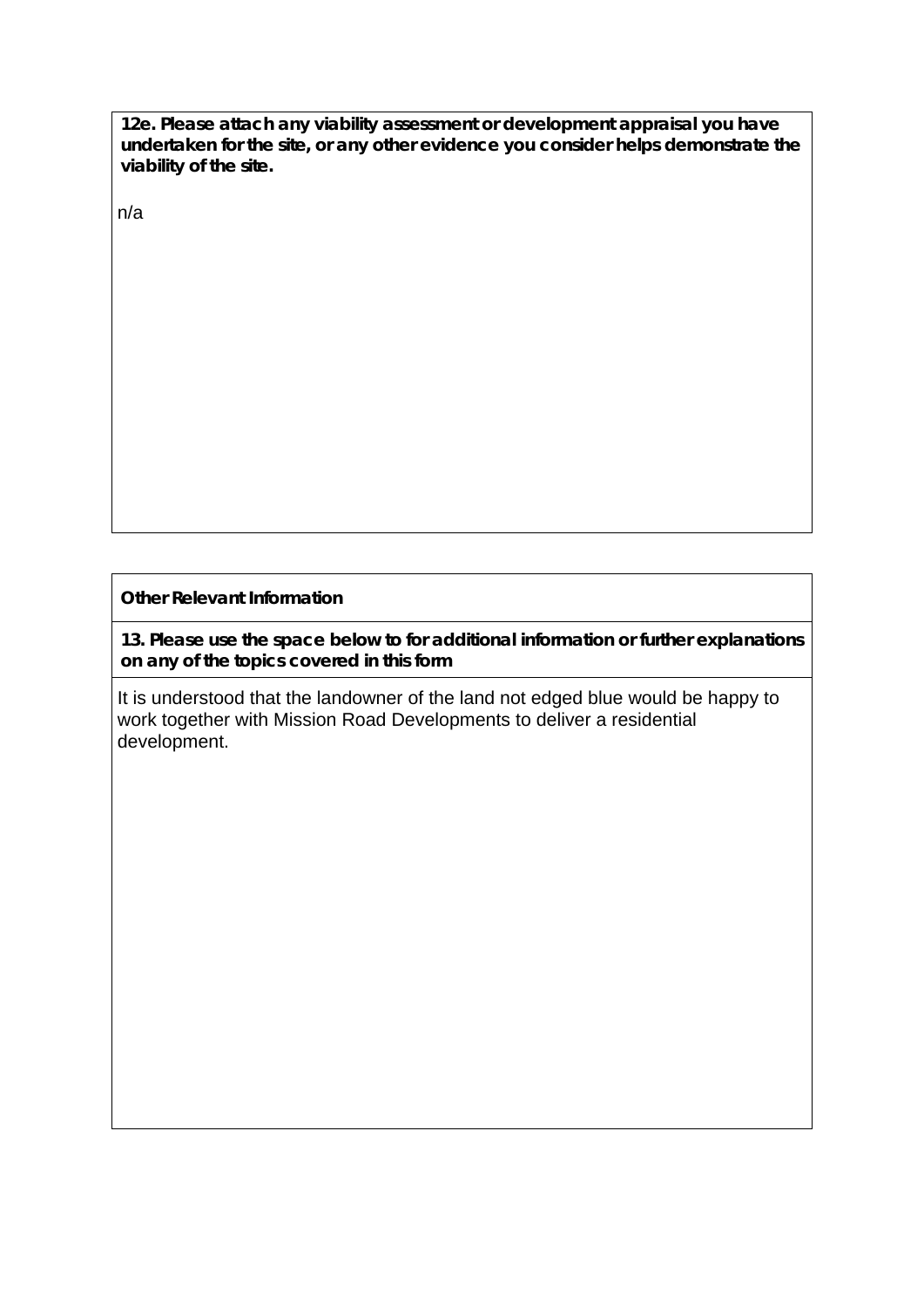| <b>Check List</b>                                                |   |  |
|------------------------------------------------------------------|---|--|
| <b>Your Details</b>                                              | V |  |
| Site Details (including site location plan)                      |   |  |
| Site Ownership                                                   |   |  |
| <b>Current and Historic Land Uses</b>                            |   |  |
| <b>Proposed Future Uses</b>                                      | V |  |
| Local Green Space (Only to be completed for proposed Local Green |   |  |
| <b>Space Designations)</b>                                       |   |  |
| Site Features and Constraints                                    | V |  |
| Utilities                                                        | ✔ |  |
| Availability                                                     |   |  |
| Market Interest                                                  |   |  |
| <b>Delivery</b>                                                  |   |  |
| Viability                                                        |   |  |
| <b>Other Relevant Information</b>                                |   |  |
| Declaration                                                      |   |  |

### **14. Declaration**

I understand that:

# **Data Protection and Freedom of Information**

The Data Controller of this information under the Data Protection Act 1998 will be Norfolk County Council, which will hold the data on behalf of Broadland District Council, Norwich City Council and South Norfolk District Council. The purposes of collecting this data are:

- To assist in the preparation of the Greater Norwich Local Plan
- To contact you, if necessary, regarding the answers given in your form.
- To evaluate the development potential of the submitted site for the uses proposed within the form.

# **Disclaimer**

The responses received as part of the Greater Norwich Local Plan "Call for Sites" will be published and made available for public viewing. By submitting this form you are consenting to the details about you and your individual sites being stored by Norfolk County Council, and the details being published for consultation purposes. Any information you consider to be confidential is clearly marked in the submitted response form and you have confirmed with the Council(s) in advance that such information can be kept confidential as instructed in the Greater Norwich Local Plan Call for Sites Response Form Guidance Notes.

I agree that the details within this form can be held by Norfolk County Council and that those details can be shared with Broadland District Council, Norwich City Council and South Norfolk District Council for the purposes specified in this declaration.

| Name John D. Turner | $\vert$ <sup>Date</sup> 19th June 2017 |
|---------------------|----------------------------------------|
|                     |                                        |